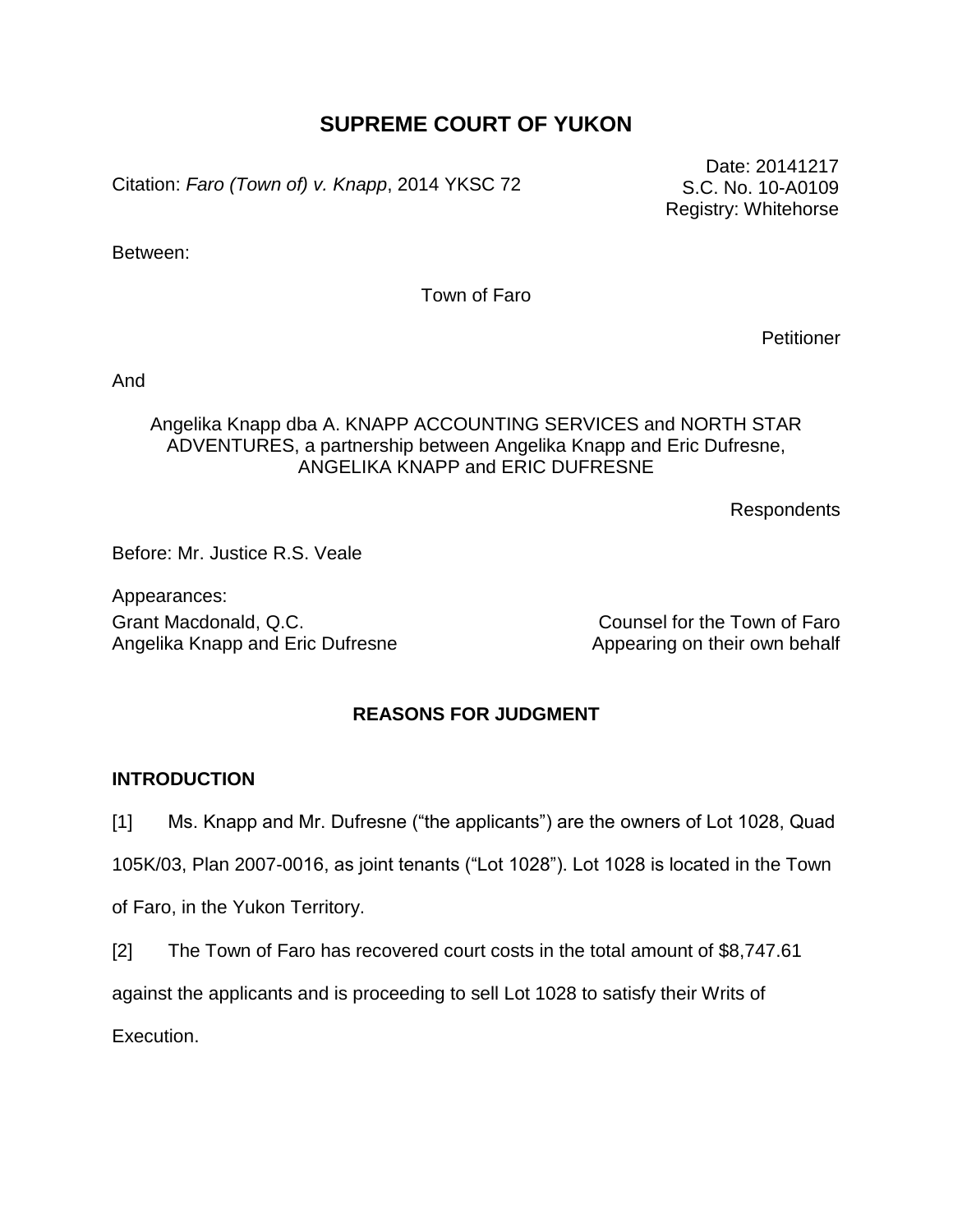[3] The applicants initially applied for an order without notice to stay the sale of Lot 1028 and the Writ of Seizure and Sale filed on March 4, 2013.

[4] This Court ordered that the applicants serve counsel for the Town of Faro and set the matter down for hearing on December 3, 2014. That hearing was adjourned to December 9, 2014, to permit the filing of affidavits by the Sheriff of Yukon and the applicants.

# **ISSUES**

- [5] There are three issues to address:
	- 1. Did the applicants have notice of the assessments of the three Bills of Costs?
	- 2. Has the Sheriff complied with s. 23 of the *Executions Act*, R.S.Y. 2002, c. 79 (the "*Act*") which requires all or part of a writ of execution against the personal property of the applicants to be returned unsatisfied before Lot 1028 can be offered for sale?
	- 3. Has the Sheriff complied with the 30-day notice requirement to the applicants in s. 24 and the 10 days deemed notice in s. 40 of the *Act*?

# **Issue 1: Did the applicants have notice of the assessments of the three Bills of Costs?**

- [6] There are three separate orders for costs and writs of execution:
	- (a) The appeal in CA 09-YU635 was dismissed with costs on August 19, 2010. The costs of that appeal were assessed on January 13, 2012, in the sum of \$4,102.88. Ms. Knapp and Mr. Dufresne participated in the assessment by telephone;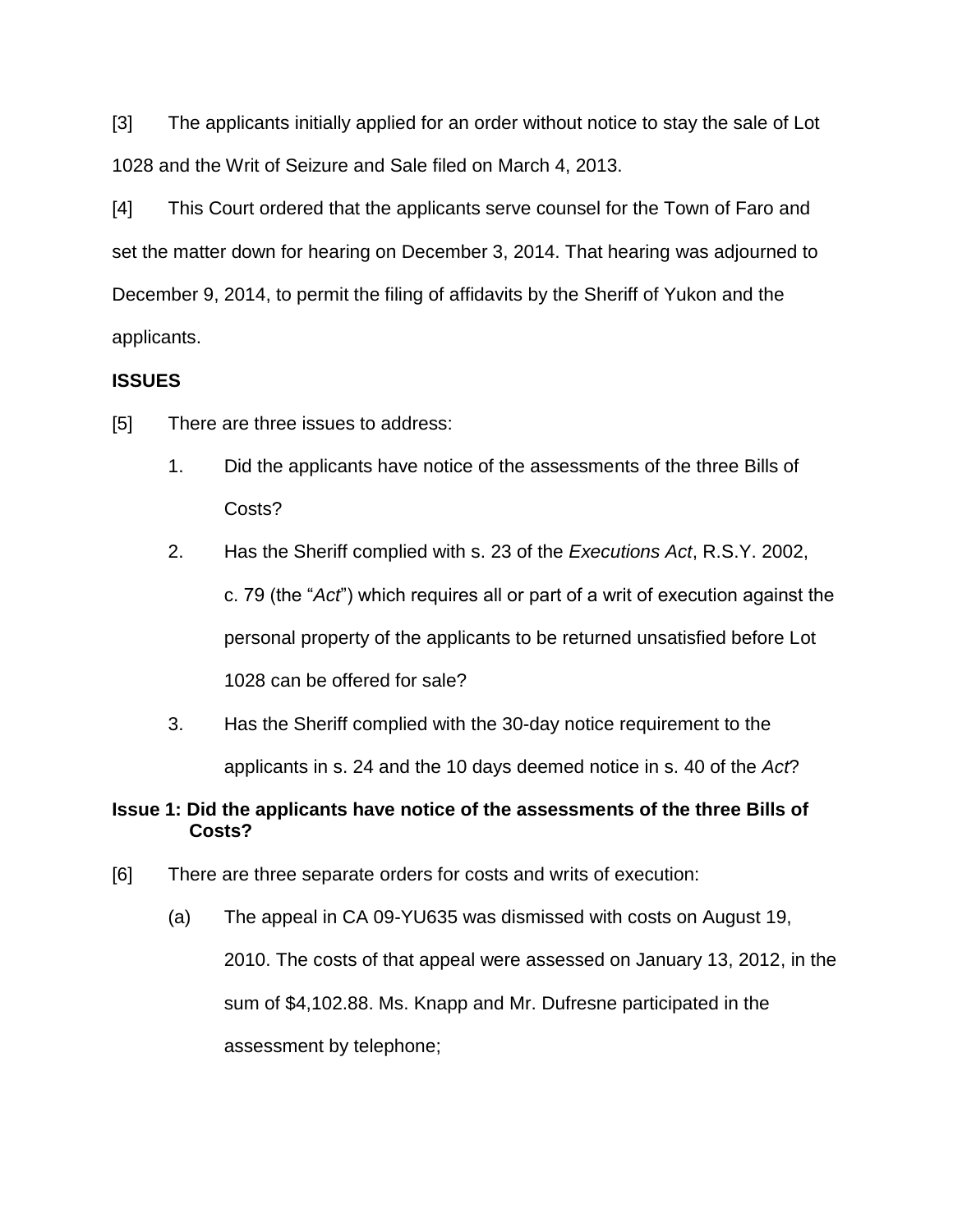- (b) The decision of Justice Gower in SC 10-A0109 directed Ms. Knapp and Mr. Dufresne to pay costs in the sum of \$3,000 within six months following the date of the judgment (i.e. by November 16, 2011);
- (c) The decision of Justice Hinkson in CA 11-YU681 ordered Ms. Knapp and Mr. Dufresne to pay costs to be assessed. The costs in CA 11-YU681 were assessed in the sum of \$1,644.73 on March 1, 2013.

[7] The applicants acknowledge that they were present for the assessments in (a) and (b) above totalling \$7,102.88. In the result, the two Writs of Execution are valid and the application to stay the sale of Lot 1028 on this ground is dismissed.

[8] The contested writ of seizure and sale is based on the assessment of costs in the amount of \$1,644.73 on March 1, 2013 is therefore not a basis in which to stay the two valid Writs of Seizure and Sale.

[9] In terms of the March 1, 2013 assessment, the applicants allege that the assessment of costs took place without their knowledge.

[10] However, I note that the appearance of the applicants filed in S.C. 10-A0109 provides an address for delivery as follows:

Lot 1028 Johnson Lake Faro, Yukon Y0B 1K0

P.O. Box 70 Faro, Yukon Y0B 1K0

[11] Counsel for the Town of Faro delivered a copy of the draft bill of costs by ExpressPost dated January 23, 2013, to the above address. On January 30, 2013, a further letter was mailed enclosing a copy of an Appointment to Settle the Order, a proposed Order, an Appointment to Assess Costs and a Bill of Costs. On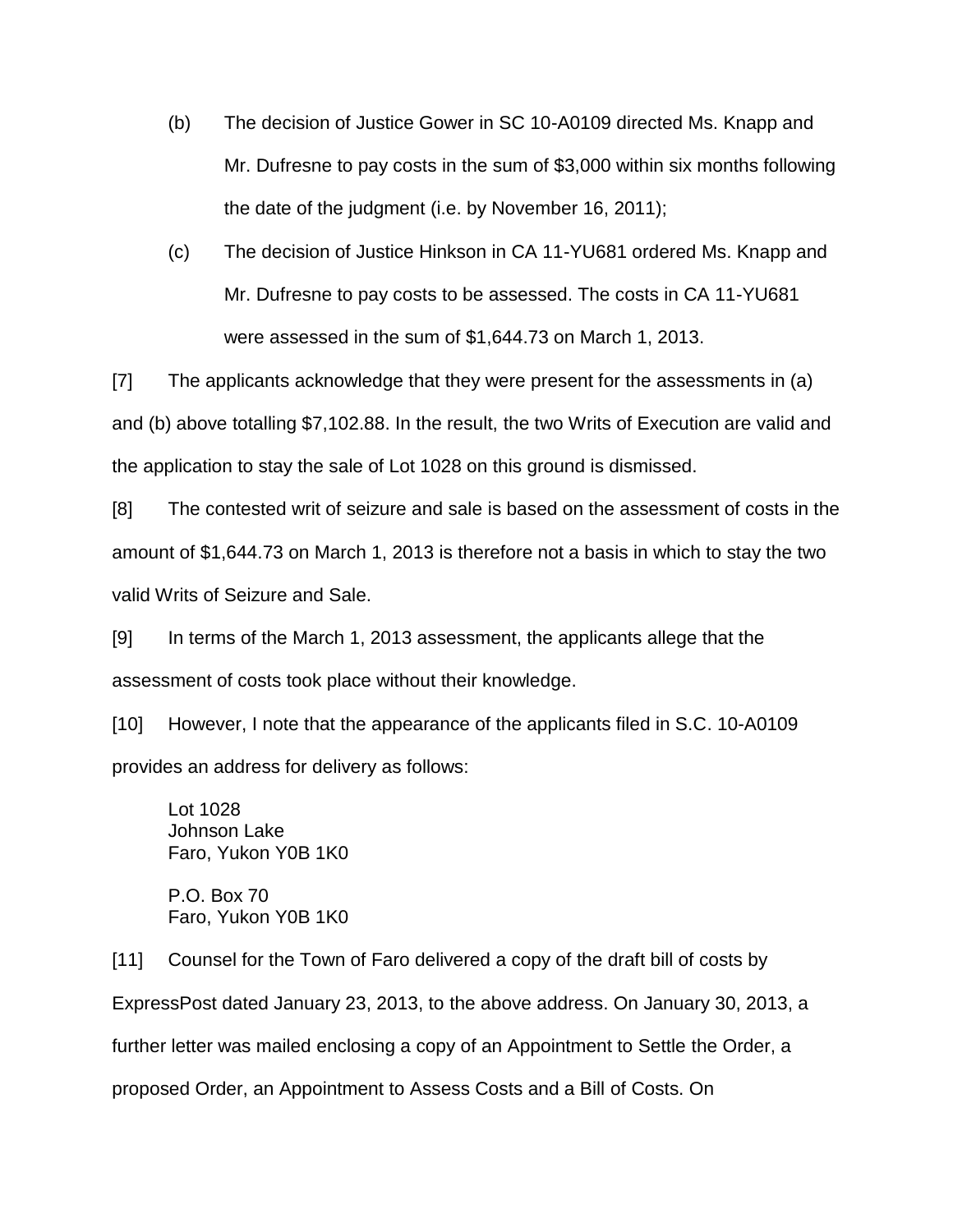February 11, 2013, a further letter was mailed enclosing an amended Appointment to Settle the Order and assess costs.

[12] By regular mail dated March 11, 2013, counsel for the Town of Faro wrote the applicants to advise that the three bills of costs were outstanding in the amount of

\$8,747.61 and the Sheriff, if instructed, was in a position to take the necessary steps to

have their property sold if the costs remained unpaid. Again on April 1, 2013, by regular

mail, counsel for the Town of Faro advised that if the costs were not paid, the Sheriff

would proceed to an execution sale of Lot 1028.

[13] Delivery of the Appointment to Assess Costs is effective pursuant to Rule

11(6)(d) and 11(7). The applicants may nonetheless show that the document did not

come to their notice under Rule 11(9)(a). Ms. Knapp has deposed the following in an

affidavit #5 sworn and filed December 9, 2014:

5. The above described events contributed to a complete breakdown which occurred during the joint case management conference on January 22, 2013. I remained in Whitehorse to receive physical and emotional support until I was well enough to return to Faro on my own. During this time I did not make any arrangements for my mail as I did not expect to be away for an extended period of time.

6. In the affidavit of December 1, 2014 filed in this proceeding, Mr. Macdonald referred to correspondence that was sent by mail. It is my practice to deal with matters when they arise. It follows that the referenced documents did not reach me.

[14] However, on October 24, 2013, Deputy Sheriff Phillip Morgan served a copy of

the Writ of Execution in CA 11-YU681 referred to in para. 6(c) above. This is the same

assessment of costs referred to by counsel for the Town of Faro in his letter of

March 11, 2013. The applicants therefore had the bill of costs served directly on them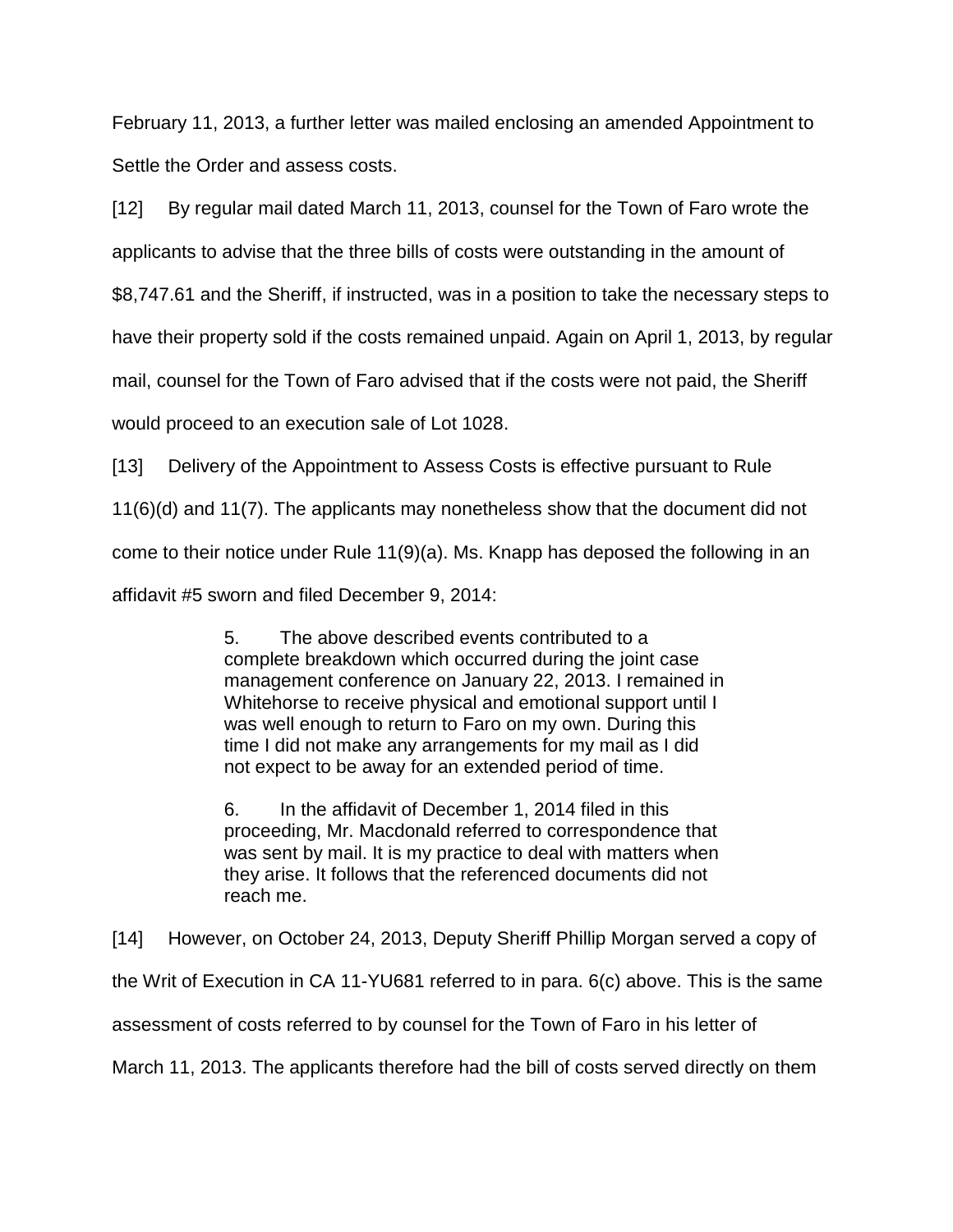and made no attempt to set aside the costs assessment until November 28, 2014, over one year later, when the Town of Faro was proceeding to sell Lot 1028.

[15] In *Scotia Mortgage Corp v Dhillon*, 2007 BCSC 1109, Mr. Dhillon was not

personally served and never knew of the foreclosure or sale of his home. In the

equivalent British Columbia *Rules of Practice*, Rule 12(11) provides a similar rule that a

person can set aside the consequences of default where a document did not come to

the person's notice. That is not the case here. Even if I accept that Ms. Knapp did not

receive the mailed documents, the assessment of costs was brought to the attention of

the applicants by personal service and no remedy was sought until now.

[16] Therefore, the Writ of Seizure and Sale in CA 11-YU681 in the amount of

\$1,644.73 is valid and the application to stay on that ground is dismissed.

## **Issue 2: Has the Sheriff complied with s. 23 of the** *Executions Act***, R.S.Y. 2002, c. 79 (the "***Act***") which requires all or part of a writ of execution against the personal property of the applicants to be returned unsatisfied before Lot 1028 can be offered for sale?**

[17] The *Act* provides the following:

23 (2) Land shall not be offered for sale until

(a) all or part of a writ of execution against the personal property of the execution debtor has been returned unsatisfied; and

…

[18] The precise issue raised by the applicants is that s. 23(2)(a) has not been complied with. In affidavit # 3, sworn and filed November 28, 2014, Ms. Knapp stated her understanding at para. 4 that "personal property has to be sold prior to land being offered for sale by the Sheriff". While this is not a correct understanding of s. 23(2)(a),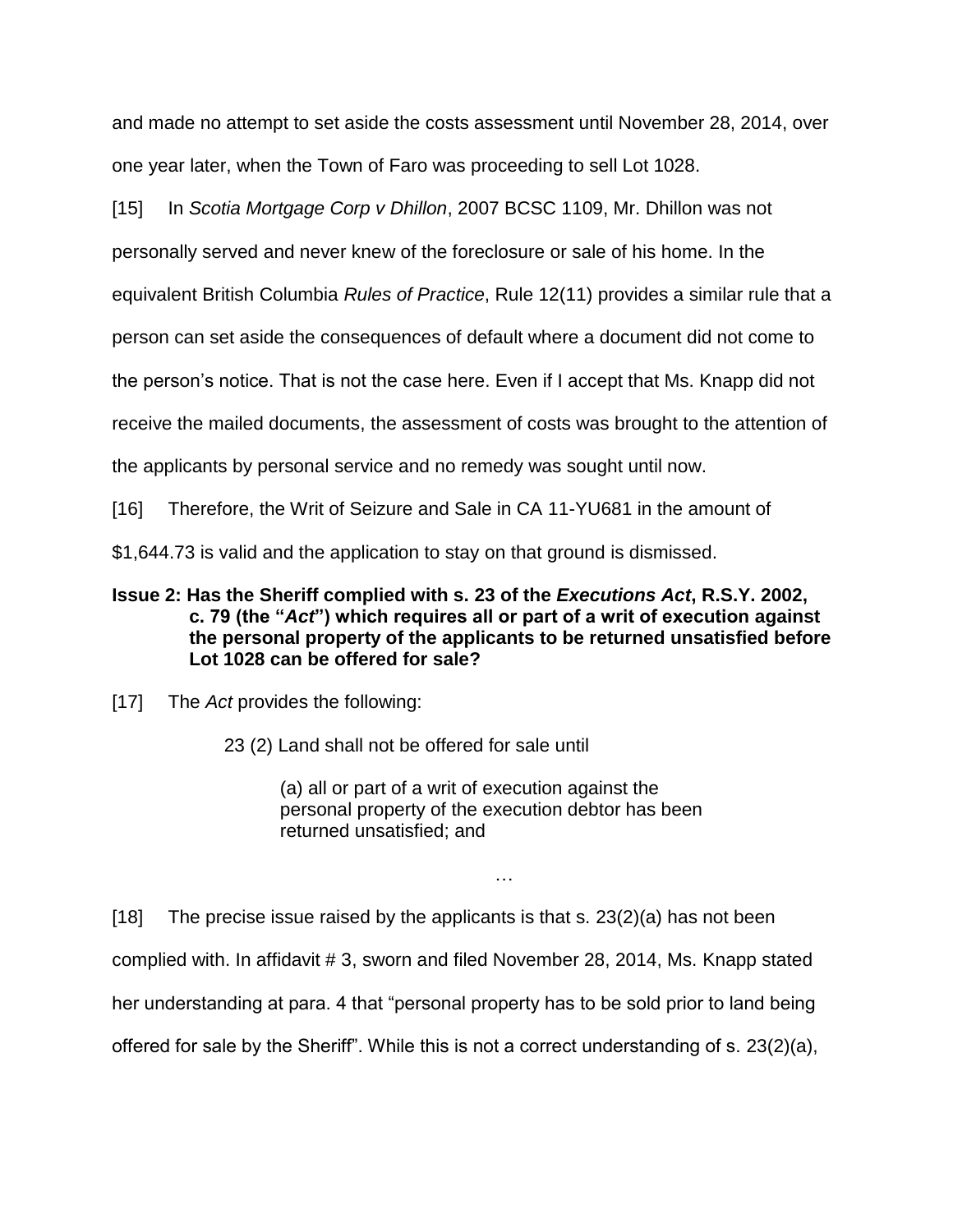the issue is now whether the Sheriff has acted reasonably upon receiving counsel for

the Town of Faro's instructions to sell Lot 1028.

[19] The Deputy Sheriff's evidence is as follows in his affidavit filed December 8,

2014:

8. On October  $8<sup>th</sup>$  2014, we received a letter of instruction to proceed with the Writ of Seizure and Sale on the lands owned by Angelika Knapp and Eric Dufresne. Copy of letter is attached and marked as Exhibit D.

9. On October  $10^{th}$  2014 I ran a search with Motor Vehicles and found three vehicles in their names. The newest vehicle was a 2003 Chevrolet Silverado truck but the registration was expired, the other vehicles were a 1972 Ford F250 and a 1989 Jeep Cherokee, print outs are attached and marked collectively as Exhibit E.

10. Our normal practice is to discuss Writ Files with Legal services to make sure we were working within the parameters of the Execution act [as written]. This meeting confirmed that the vehicle was unregistered and that, therefore, even if it was still in their possession, we felt there was little value in it. As well under the Exemptions act I should leave them one vehicle to allow them to travel to and from Faro for shopping etc.

11. As the two vehicles remaining were 25 years old or more, the cost of our attendance to the residence, transporting a unit to Whitehorse, storage for 40 days plus advertising cost would be around \$1950.00. It was decided that there was nothing of value to be seized. We also worked out the necessary time line for the service of the Notice of Offer to the defendant's. I prepared and sent Mr. Macdonald a letter of Nulla Bona on the Writs dated October 10<sup>th</sup> 2014.

[20] I conclude that the Deputy Sheriff has acted reasonably and fairly in the

circumstances. There is no requirement in the *Act* that the Sheriff cannot sell land under

a Writ of Seizure and Sale just because there may be personal property available. Here

the Sheriff believed that the cost of removing and storing the property would equal or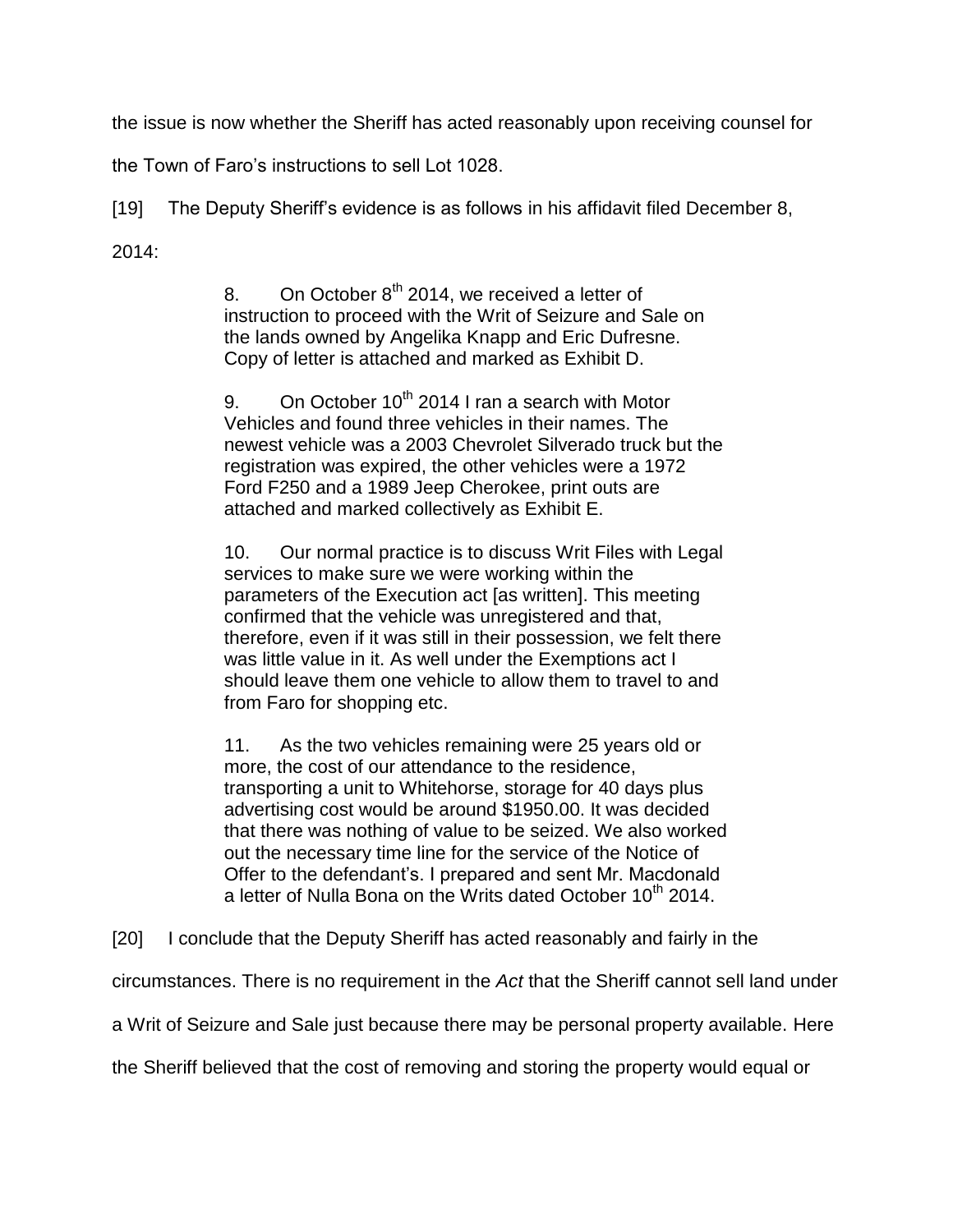exceed the value of the property. The Sheriff is entitled to rely upon common sense to

return a writ unsatisfied in these circumstances.

#### **Issue 3: Has the Sheriff complied with the 30-day notice requirement to the applicants in s. 24 and the 10 days deemed notice in s. 40 of the** *Act***?**

[21] The respective sections of the *Act* are:

24(1) At least 30 days before land is offered for sale, the sheriff shall serve a notice of the offer in the prescribed form on, or mail it by registered or certified mail to,

(a) the execution debtor;

(b) the registered owner of the land to be sold, if the registered owner is not the execution debtor;

(c) the execution creditor; and

(d) every person who appears by the records of the land titles office to have an interest in the land acquired after the receipt of the writ by the registrar under the Land Titles Act, or after the receipt of the first writ if more than one writ has been received.

(2) Before land is offered for sale, the sheriff shall cause public notice of the sale in the prescribed form to be published at least once a week, for four consecutive weeks, in a newspaper circulating in the Yukon, the last of the notices to be published at least 10 days before the date of the sale.

…

40(1) If any notice is authorized to be mailed to a person under this Act, the notice may be mailed to that person at their post office address last known to the person mailing the notice.

(2) Proof of the mailing of a notice under this Act may be made by affidavit.

(3) A notice mailed under this Act shall be deemed to have been received 10 days after the date on which it was mailed.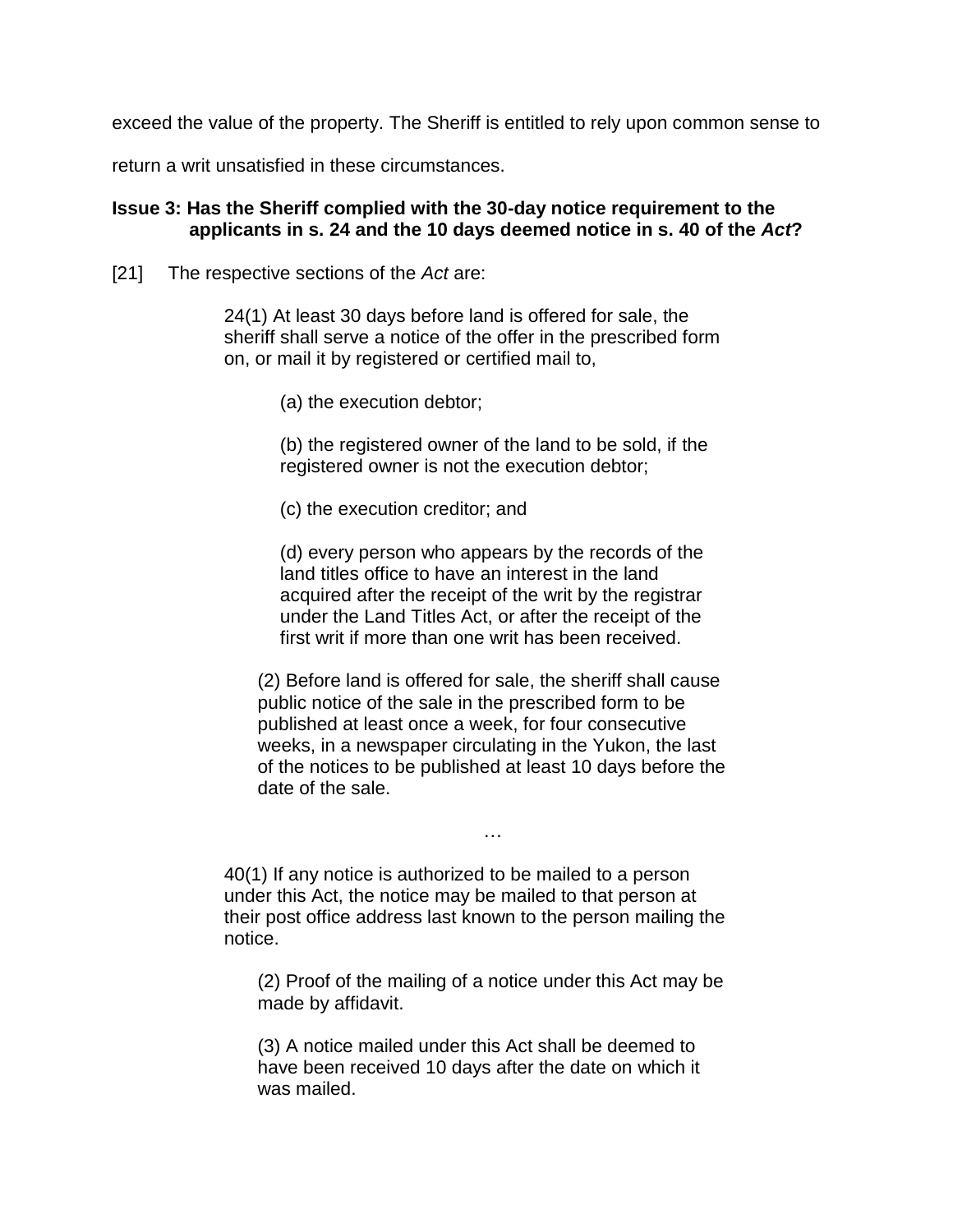[22] Section 24 of the *Act* requires the Sheriff to notify the execution debtor "at least 30 days before land is offered for sale." The qualification "at least" pursuant to s. 18(k) of the *Interpretation* Act, R.S.Y. 2002, c. 125, means that both the first and last day are not included in the counting of 30 days.

[23] Where notice is mailed by registered or certified mail, as in this case, s. 40(3) of the *Act*, deems a notice mailed to have been received 10 days after the date on which it was mailed.

[24] In the case at bar, the letter of the Sheriff was mailed to the applicants on October 23, 2014, arrived in Faro on October 27, 2014, and was picked up and signed for by the applicants on November 5, 2014.

[25] The first notice of Sheriff's sale was published on November 28, 2014, with sealed bids to be received up to and including December 20, 2014, with bids to be opened on December 30, 2014.

[26] In my view, the effect of the at least 30 days plus the deemed receipt 10 days after mailing creates a 40-day period not including the first and last day. By my count, the 40 clear days begins in October 24, 2014, and ends on December 3, 2014. As a result, the Sheriff's calculation is not correct and the notice published on November 28, 2014, is not in compliance with ss. 24 and 40 of the *Act*. I order the proposed offer of sale to be set aside.

[27] Counsel for the Town of Faro submitted that the matter could be remedied by simply changing the first newspaper publication date to December 5, 2014. In my view, the period of notice cannot simply be readjusted by changing the publication date. In the circumstances of the case, the notice period must be strictly complied with.